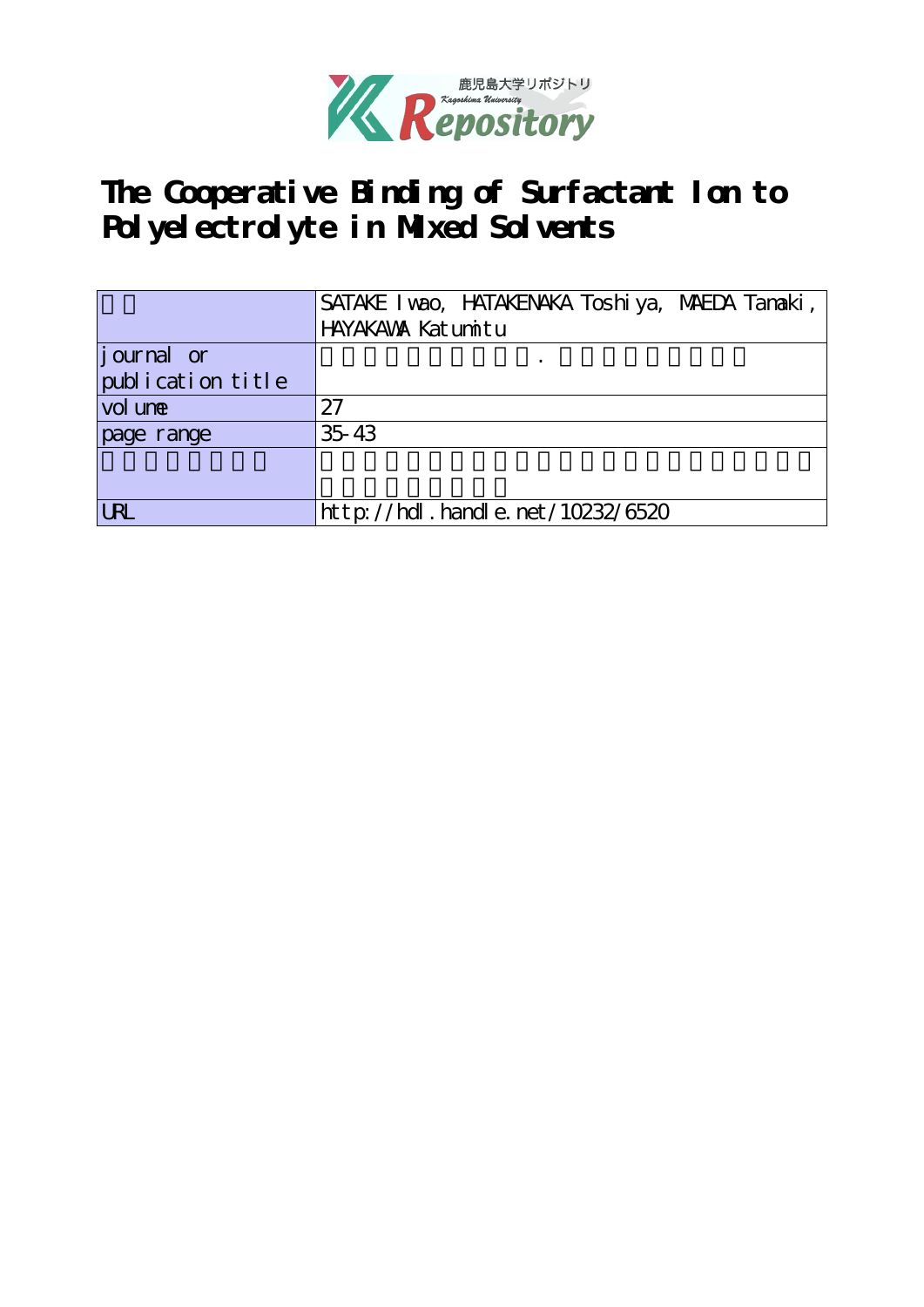**The Cooperative Binding of Surfactant Ion to Polyelectrolyte in Mixed Solvents**

|                   | SATAKE I vao, HATAKENAKA Toshi ya, MAEDA Tanaki, |
|-------------------|--------------------------------------------------|
|                   | HAYAKAWA Katumitu                                |
| journal or        |                                                  |
| publication title |                                                  |
| vol une           | 27                                               |
| page range        | 35 43                                            |
|                   |                                                  |
|                   |                                                  |
| <b>LRL</b>        | $http://hdl. handle. net/10232/00010072$         |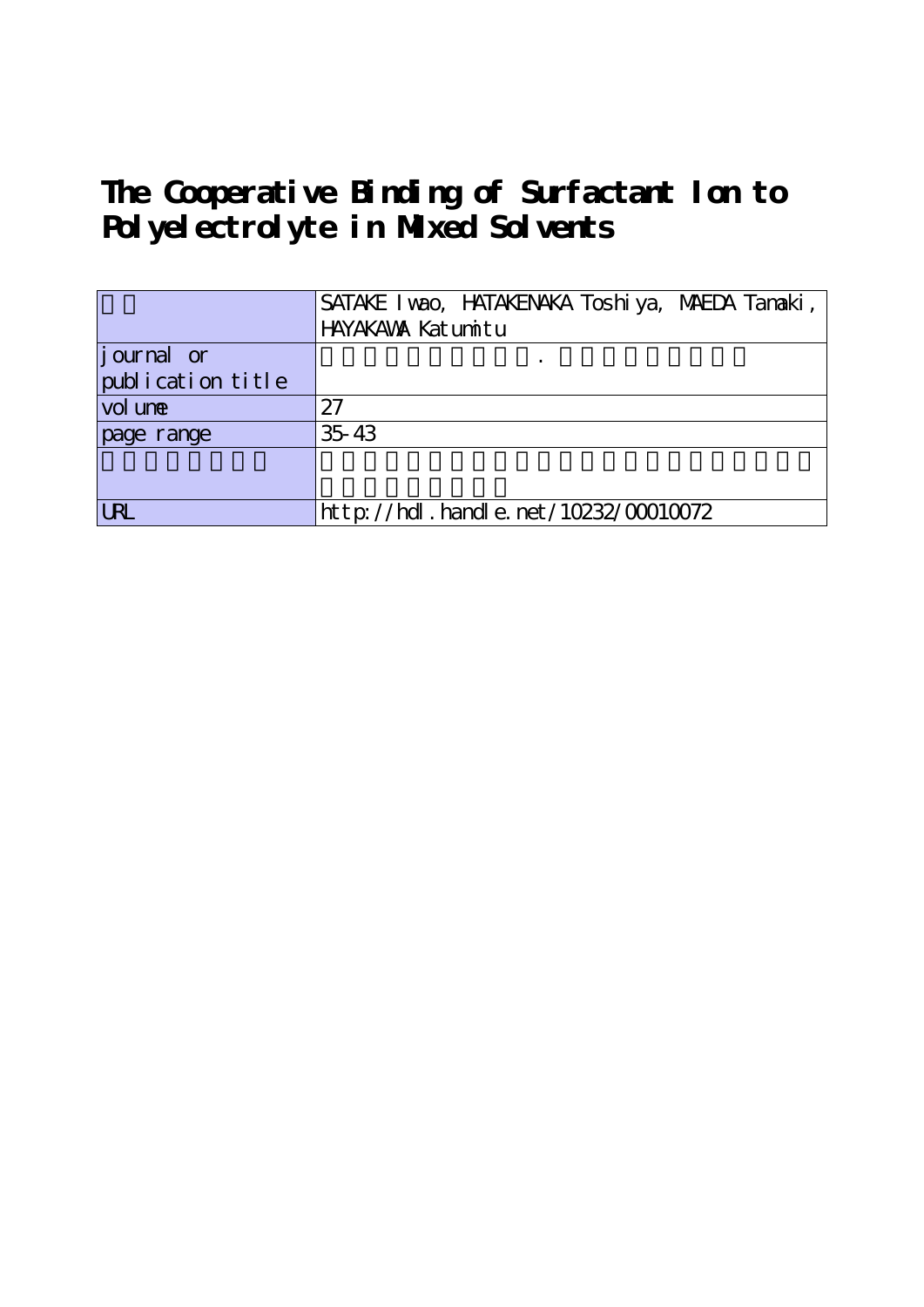# The Cooperative Binding of Surfactant Ion to Polyelectrolyte in Mixed Solvents

Iwao SATAKE, Toshiya HATAKENAKA, Tamaki MAEDA, and Katumitu HAYAKAWA

(Received Sep. 12, 1994)

### Abstract

The potentiometric study was made of the binding isotherm of dodecyltrimethylammonium chloride to poly (potassium vinyl sulfate) in solutions of dioxane and 1 alkanols with varying chain length. The binding cooperativity persists even in the presence of these additives. In solutions of dioxane and ethanol, the equilibrium surfactant ion concentration at half binding  $(C_0)$  increases monotonously with increasing additive concentration  $(C_a)$ , while the reverse change occurs in water-butanol system. In the presence of propanol, however, a broad minimum in  $C_0$  appears around  $C_a=1$  M. These characteristic behaviors can be interpreted in terms of the regular solution treatment including an empirical expression for the electrical part of the chemical potential of the ionic site on the polyion.

## Introduction

It is well known that surfactant ions bind cooperatively to polyions of opposite sign by virtue of strong electrostatic and hydrophobic interactions to give rise to the micelle-like clusters on the polymer chain  $(1-4)$ . The cooperative clustering of the surfactant ions usually occurs in a narrow surfactant concentration range which depends regularly not only on the added salt concentration (5-9) but on the hydrocarbon chain length of the surfactant ion  $(5, 6, 10-12)$ . In addition, the resulting clusters can solubilize the hydrophobic molecules such as dyes (13-16). The charge density (10, 17) and the local structure of the polyion (10, 18) are also found to play important roles in the cooperative interaction between polyion and surfactant ion.

In view of a striking resemblance of the surfactant ion-polyion interaction to the micellization process, the addition of 1-alkanols is anticipated to affect significantly the binding characteristics of the surfactant ion to polyion. The present paper concerns with the

Department of Chemistry, Faculty of Science, Kagoshima University, Kagoshima 890, Japan.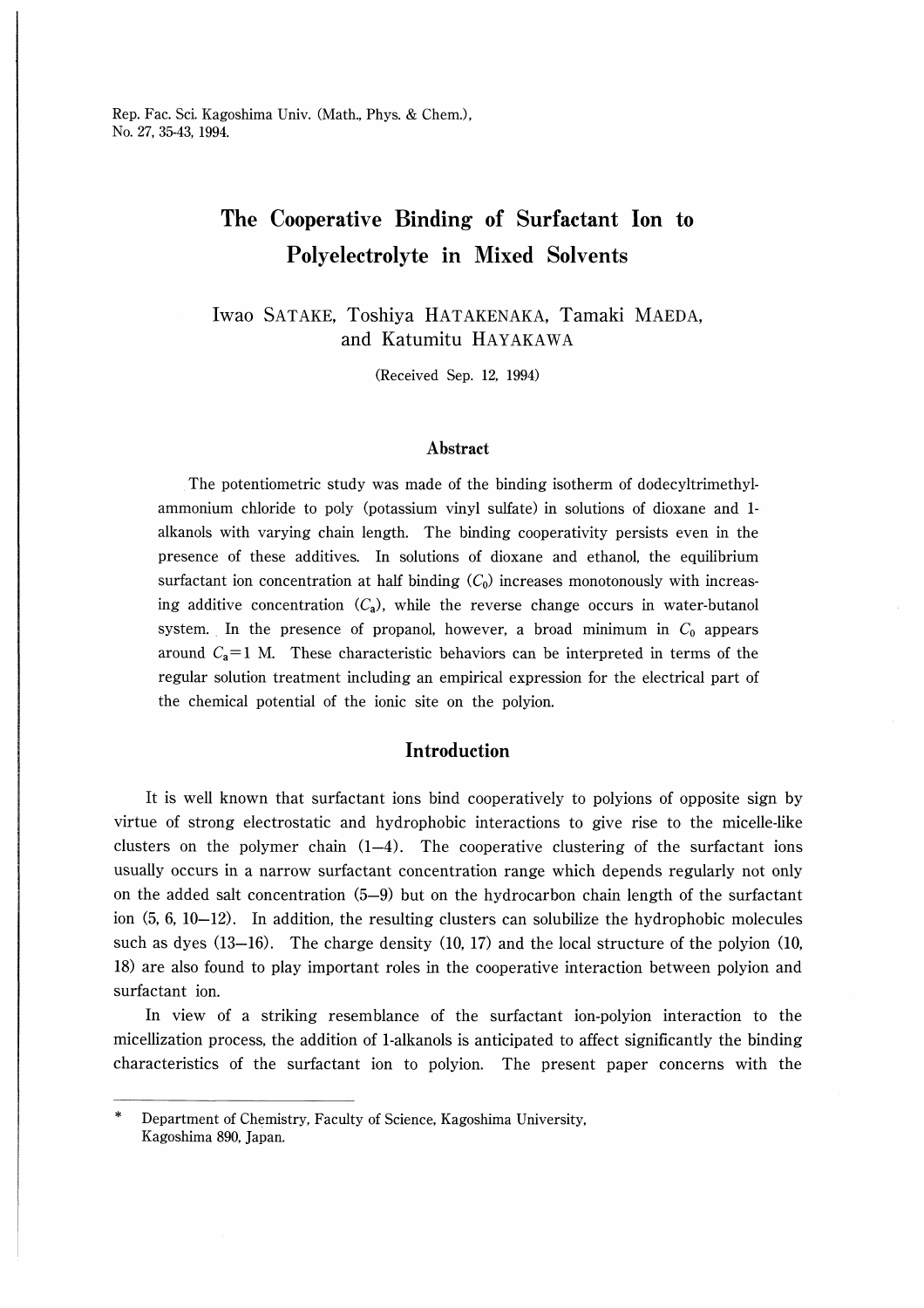potentiometric study of the effects of the added dioxane and 1-alkanols of varying chain length on the binding isotherms of dodecyltrimethylammonium chloride to poly (potassium vinyl sulfate).

# Experimental

Materials. The stock solution of dodecyltrimethylammonium chloride (DTAC) was prepared by passing the aqueous solution of DTABr (Tokyo Kasei Kogyo Co., Ltd., guaranteed grade) through an anion-exchange column (Bio-Rad Laboratories,  $FCX01$ ) in the  $Cl^-$  state. The concentration of the stock solution was determined potentiometrically by using  $Cl^-$  ion selective electrode (Toko Chemical Laboratories Co., Ltd., Cl-5102). Poly (potassium vinyl sulfate) (PVSK, Wako Pure Chemical Industries Co., Ltd.), 1-Pyrenecarboxaldehyde (PyCHO, Aldrich, 99%), poly (vinyl chloride) (PVC, Wako Pure Chemical Industries Co., Ltd., DP= 1100), and other chemicals of guaranteed grade were used without further purifications.

Method. The binding isotherms of  $DTA<sup>+</sup>$  were determined potentiometrically by using the following cell.

Cl<sup>-</sup> ion selective electrode | Sample solution (1-Alkanol,  $C_a$ : PVSK,  $C_p$ : 20mM KCl: DTAC, C) | PVC membrane | Reference solution (1 mM DTAC, 20 mM KCl) | 1 M  $NH<sub>4</sub>NO<sub>3</sub>$  agar bridge Reference electrode (Ag-AgCl)

Here, Cp refers to the concentration of PVSK in molarity of ionic groups. We used PVC membrane consisting of 10% PVC and 90% plasticizer (Elvaloy 742, Mitsui-Du Pont Polychemicals). The electromotive force  $(E)$  of the cell was measured with a Toko digital pH meter TP-1000 to a precision of 0.1 mV. In aqueous solution of DTAC containing 20 mM KCl, the semilogarithmic plot of E vs. DTAC concentration (C) gives a straight line with a slope of 57.2 mV down to  $1 \times 10^{-5}$  M. In the presence of propanol, buthanol, and dioxane, the observed slopes tend to decrease slightly with increasing concentrations of additives. However, these calibration curves still permit the estimation of the equilibrium surfactant ion concentrations in mixed solvents, since the observed slopes are reproducible on replicate measurements. All measurements were conducted at  $25^{\circ}$ C under the conditions of constant concentrations of PVSK  $(C_P=0.20 \text{ mM})$  and KCl (20 mM).

The dielectric constants ( $\varepsilon$ ) of the mixed solvents were estimated spectroscopically at 25<sup>°</sup>C by measuring the wave length ( $\lambda_{\text{max}}$ ) of the fluorescence maximum of PyCHO excited at 356 nm, since the value of  $\lambda_{\text{max}}$  is known to depend linearly on  $\varepsilon$  (19). The observed  $\lambda_{\text{max}}$  of PyCHO in water-dioxane mixed solvent of known dielectric constants was well reproduced by  $\lambda_{\text{max}} = 0.402\varepsilon + 444.7.$ 

The critical micelle concentrations (cmc) of DTAC solutions were determined conductometrically at 25°C by using a TOA Electronics conductivity meter, model CM-50AT.

 $M = mol$  dm<sup>-3</sup>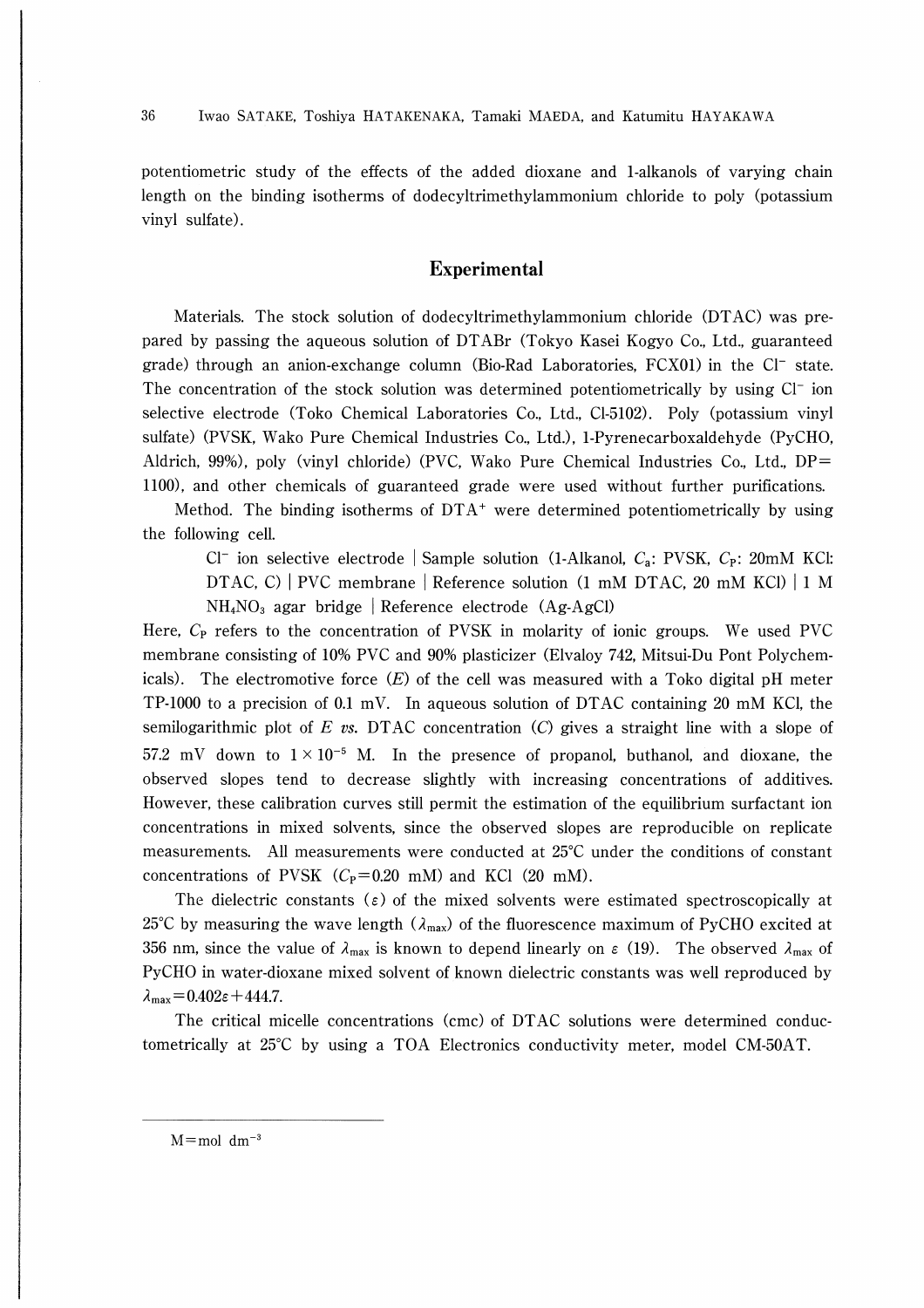## Results and Discussion

In Figs.  $1-4$  are plotted the binding isotherms of  $DTA<sup>+</sup>$  to PVS at varying additive concentrations  $(C_a)$ . In all cases studied, the binding degree  $(\beta)$  of DTA<sup>+</sup> to PVS is seen to rise steeply in quite narrow range of the equilibrium surfactant ion concetration  $(C_t)$  as low as  $10^{-4}$  M. These behaviors imply that the binding of DTA<sup>+</sup> ion to PVS is highly cooperative even in the presence of dioxane and 1-alkanols. In fact, the cooperativity parameter,  $u$ , estimated from the following expression based on one-dimensional lattice model for two component system (20) is 550 in the absence of additives.

$$
2\beta - 1 = (y - 1) / [(1 - y)^2 + 4yu^{-1}]^{1/2}
$$
 (1)

Here, y refers to  $C_f/C_f(\beta=0.5)$ . Unfortunately, Eq. (1) can not be applied to the systems with additives, since the surfactant ion clusters on the polymer chain are expected to solubilize the aditive molecules in their hydrocarbon moiety. It should be noted, however, that the values of  $u$  estimated tentatively at lower concentrations of 1-alkanols are of the order of 500-600. This in turn suggests that the solubilized 1-alkanols do not affect appreciably the binding cooperativity of the surfactant ion to the polyion.

An interesting feature of Figs. 1-4 is the remarkable shift of the binding isotherm arising from an increase in  $C_a$ . Figure 5 shows the change in the equilibrium surfactant ion concentration (C<sub>0</sub>) at  $\beta$ =0.5 with C<sub>a</sub>. In water-dioxane system, the value of C<sub>0</sub> increases monotonously with increasing  $C_a$ , while the reverse trend is observed for water-butanol system. In solutions of ethanol and propanol, however, ln  $C_0$  vs.  $C_a$  curves are concave upward and a broad minimum appears around  $C_a=1$  M for propanol.

For the sake of comparison, the change in the cmc of DTAC with  $C_a$  is given in Fig. 6. Similar results have been obtained for a variety of ionic surfactant systems, e.g., for tetradecyltrimethylammonium bromide in solutions of 1-alkanols with varying chain length (21). It should be noted that the ln  $C_0$  vs.  $C_a$  curves in Fig. 5 are considerably different in their  $C_a$ dependences from the corresponding cmc vs.  $C_a$  curves in Fig. 6 with the exception of waterbutanol system. In this connection, it is worth noting that an addition of 1-alkanol to micellar solution is always accompanied by the decrease in the charge density of the micellar surface because of the solubilization phenomenon. In polyion-surfactant systems, however, the local line charge density of the vacant ionic site clusters remains constant even if added 1-alkanol molecules are solubilized into surfactant ion clusters on the polymer chain. This electrostatic effect is considered to play an important role in determining the difference between the  $C_a$ dependences of  $C_0$  and cmc in solutions of 1-alkanol with shorter chain length. In waterbutanol system, an entropy effect arising from an increase in the amount of solubilized butanol molecules is supposed to overcome the electrostatic effect described above. The observed constancy of the cmc of DTAC in water-dioxane system suggests that the solubilization of dioxane molecules can virtually be ignored.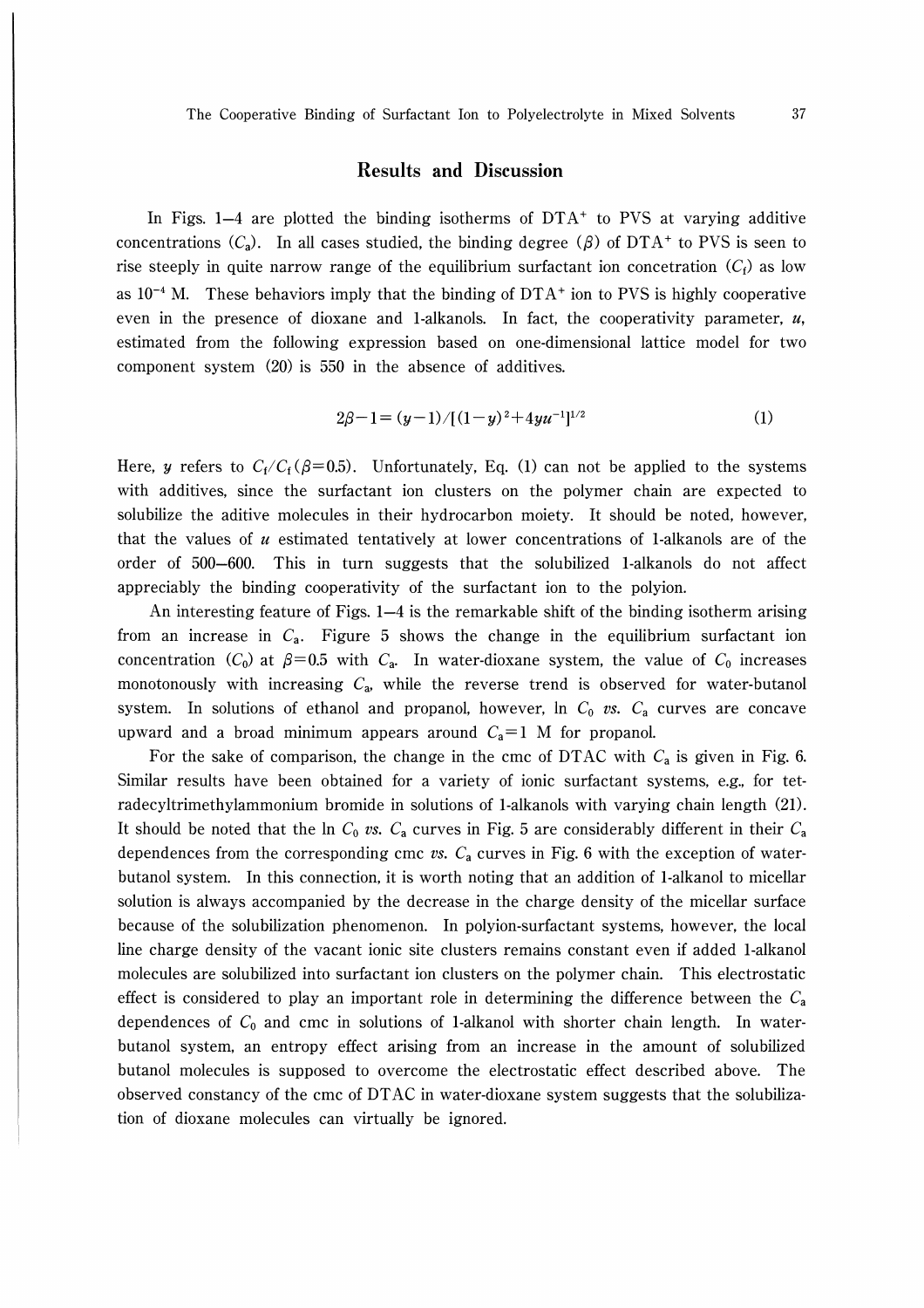

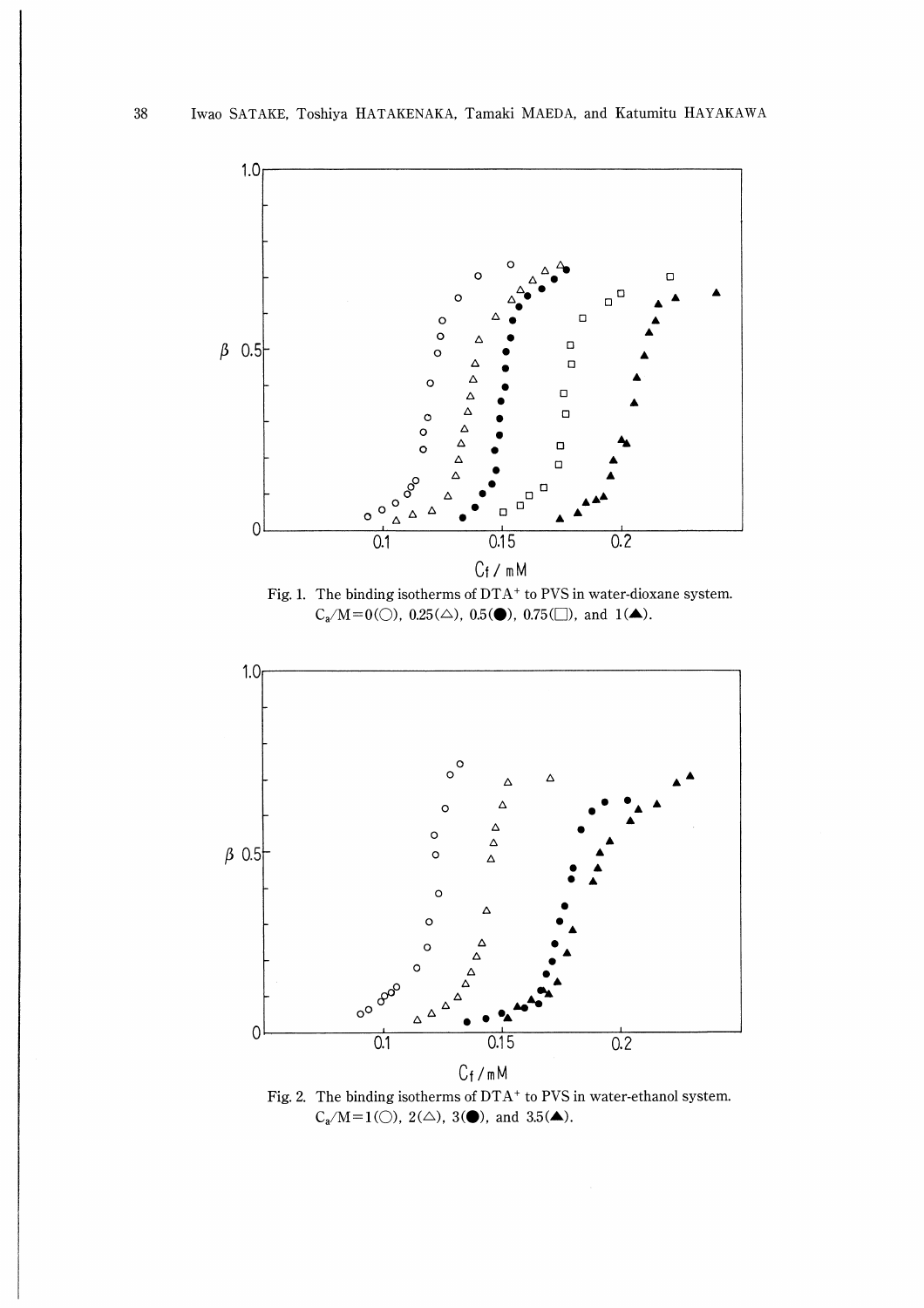

Fig. 4. The binding isotherms of  $DTA<sup>+</sup>$  to PVS in water-butanol system.  $C_a/M=0.13(\bigcirc)$ ,  $0.26(\bigtriangleup)$ ,  $0.4(\bigcirc)$ , and  $0.5(\bigcirc)$ .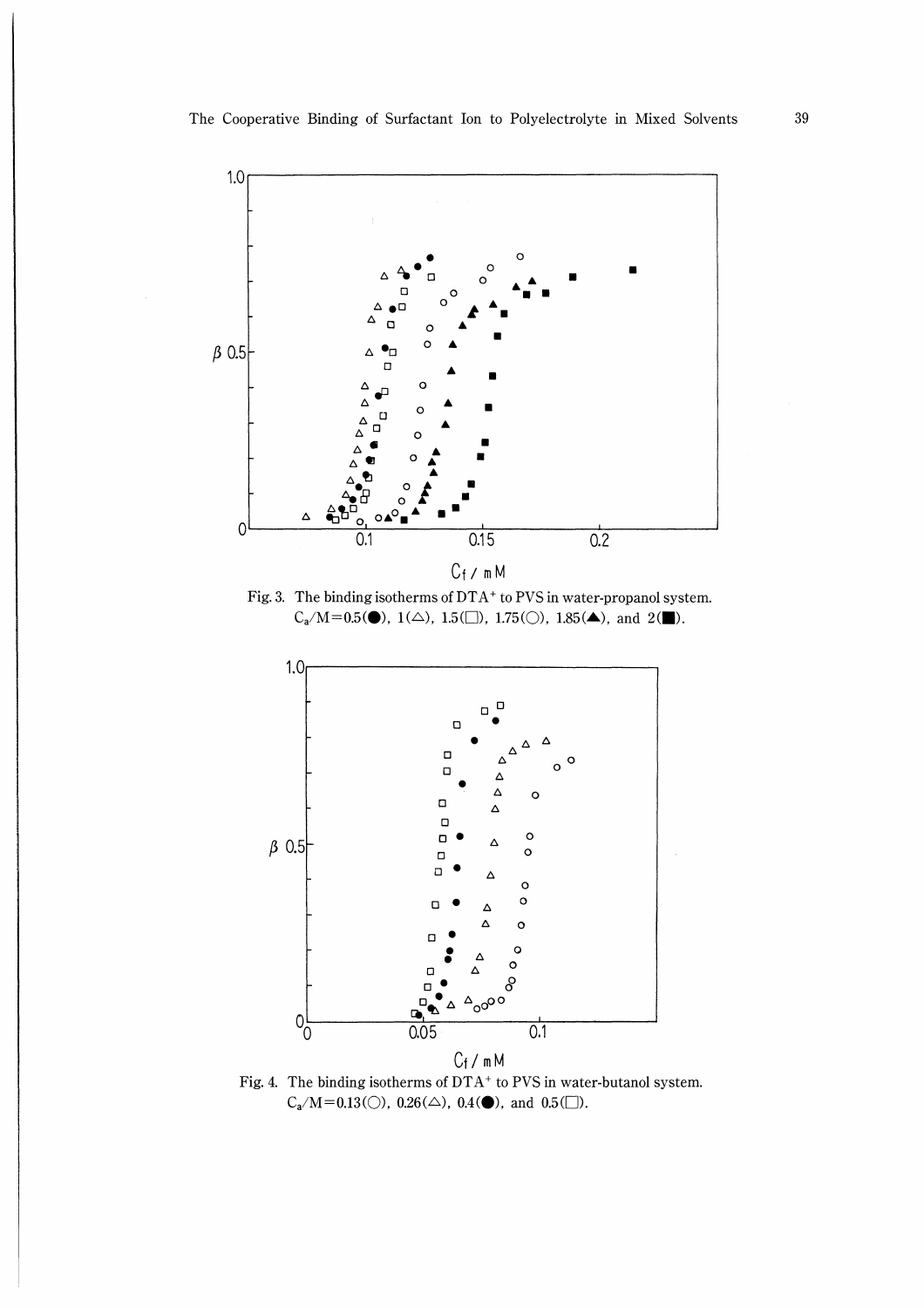

Fig. 5. Plots of  $\ln C_0$ -In  $C_0$  (C<sub>a</sub>=0) against Ca. Arrows indicate the abscissa to be applied. Solid lines: calculated curves from Eqs.  $(4) \sim (6)$ (○), water-dioxane system;  $(\triangle)$ , water-ethanol system; (□), water-propanol system; (�), water-butanol system.



Fig. 6. The Ca dependences of the cmc of DTAC in mixed solvents. (○), water-dioxane system;  $(\triangle)$ , water-ethanol system; (□), water-propanol system; (�), water-butanol system.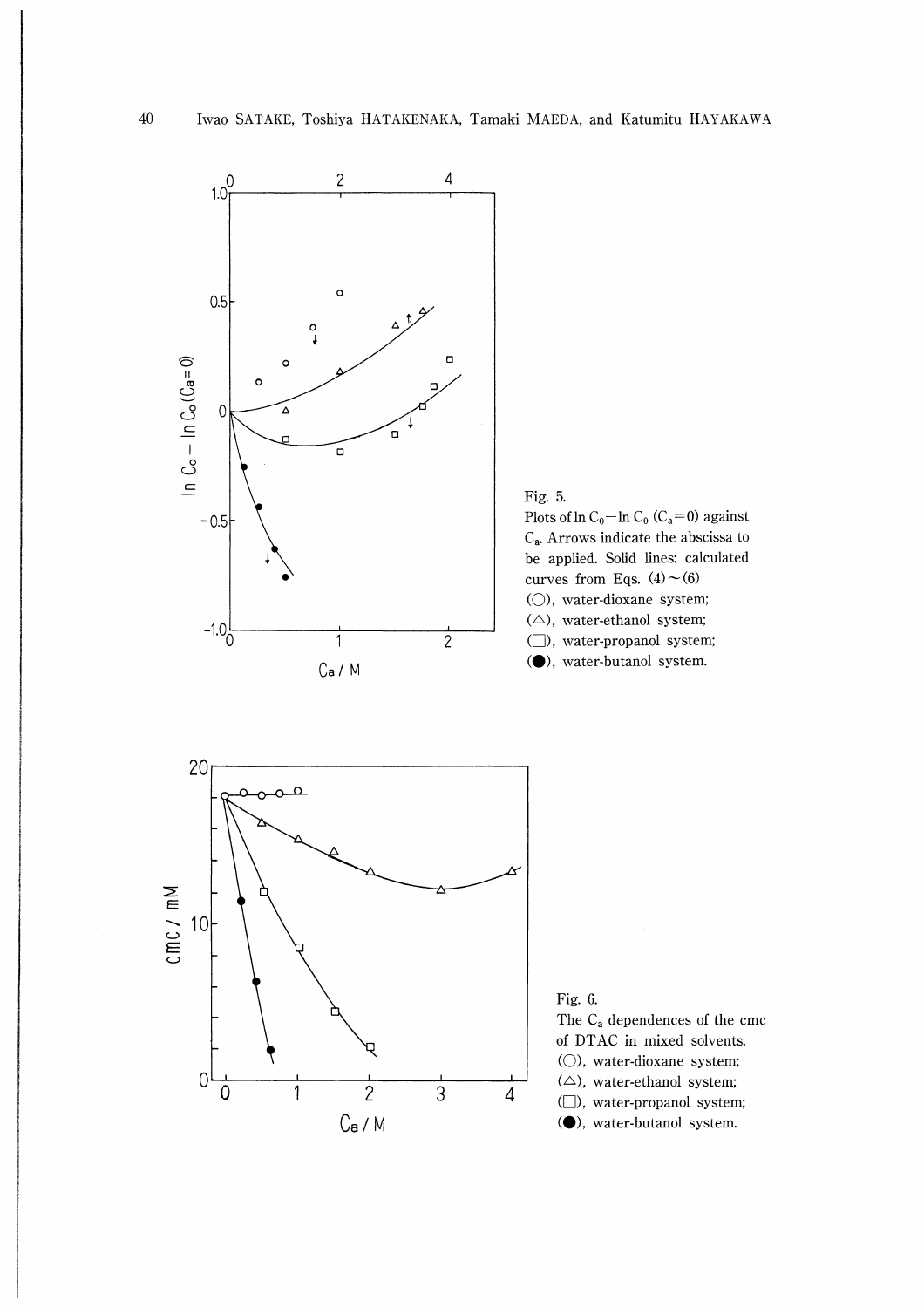It has been well known that the mixed micelle formation of two component surfactant system can be interpreted well in terms of the regular solution theory (22). It is thus reasonable to assume the regular mixing for surfactant ion cluster phase. Moreover, the bulk phase will be regarded as the ideal dilute solution, since the mole fractions of the additives are smaller than 0.07 under our experimental conditions. With these simplifications, the binding equilibrium of the surfactant ion (R) to ionic site (S) in the presence of additives at  $\beta$ =0.5 can be written as

$$
\mu_{\rm s}^{\circ} + \mu_{\rm s}^{\circ} + \mu_{\rm R}^{\circ} + \text{kT} \ln X_{\rm R} = \mu_{\rm sR}^{\circ} + \text{kT} \ln (1 - f_{\rm A}) + \omega f_{\rm A}^{\circ},\tag{2}
$$

where,  $\mu_s^0$  refers to the chemical potential of ionic site at  $\beta$ =0.5 and  $\mu_{SR}^0$  to that of bound site at  $\beta$ =0.5 in a hypothetical state of  $f_A=0$ , respectively.  $\mu_s^e$  refers to the electrical part of the chemical potential of ionic site at  $\beta = 0.5$ ,  $\mu_R^b$  to the standard chemical potential of the surfactant ion in bulk phase,  $X_R$  to the mole fraction of the surfactant ion in bulk phase,  $f_A$  to the mole fraction of the solubilized 1-alkanol molecule in the cluster phase, and  $\omega$  to the interchange energy defined by  $(2w_{AR}-w_{RR}-w_{AA})$  in terms of the interaction energy,  $w_{ii}$ , in the cluster phase, respectively. By taking into account the fact that  $\mu_s^0+\mu_k^0-\mu_{SR}^0$  is equivalent to the free energy of transfer  $(\Delta \mu_R t)$  of surfactant ion from cluster phase to bulk phase, Eq. (2) can be rewritten as

$$
\Delta\mu_{\mathsf{R}}^{\mathsf{t}} + \mu_{\mathsf{S}}^{\mathsf{e}} + \mathsf{k}\mathsf{T} \ln X_{\mathsf{R}} = \mathsf{k}\mathsf{T} \ln (1 - f_{\mathsf{A}}) + \omega f_{\mathsf{A}}^2. \tag{3}
$$

It is well known that the free energy of transfer of hydrocarbon from hyrocarbon phase to water is comparable to that from 1-alkanol to water. The difference between them is of the order of 60 cal per mole of methylene group (23). Under our experimental conditions  $(X_A<0.07)$ , therefore, the C<sub>a</sub> dependence of  $\Delta \mu_R$ <sup>t</sup> in Eq. (3) can safely be ignored without introducing serious errors. On this simplification, we immediately have

$$
\ln C_0 - \ln C_0 (C_a = 0) = \ln (1 - f_A) + \omega f_A^2 / kT + {\mu_s^e (C_a = 0) - \mu_s^e} / kT, \tag{4}
$$

where,  $C_0$  is the equilibrium surfactant ion concentration at  $\beta = 0.5$ . The value of  $f_A$  in Eq. (4) can be estimated from the following expression based on the solubilization equilibrium of 1 alkanol molecules between surfactant ion cluster and bulk phases.

$$
\ln f_{A} + \omega (1 - f_{A})^2 / kT = \ln X_{A} + \Delta \mu_{A}^{t} / kT
$$
 (5)

Here,  $\Delta \mu_A$ <sup>t</sup> represents the free energy of transfer of 1-alkanol molecule from pure state to water. The use of Eqs. (4) and (5) still requires a knowledge of the  $C_a$  dependence of the electrical part of the chemical potential of the ionic site in Eq. (4). Because of the lack of the theoretical expression for the electrical potential around the polyelectrolyte chain of limited length, we applied an empirical expression derived tentatively from the observed  $\ln C_0$ -In  $C_0$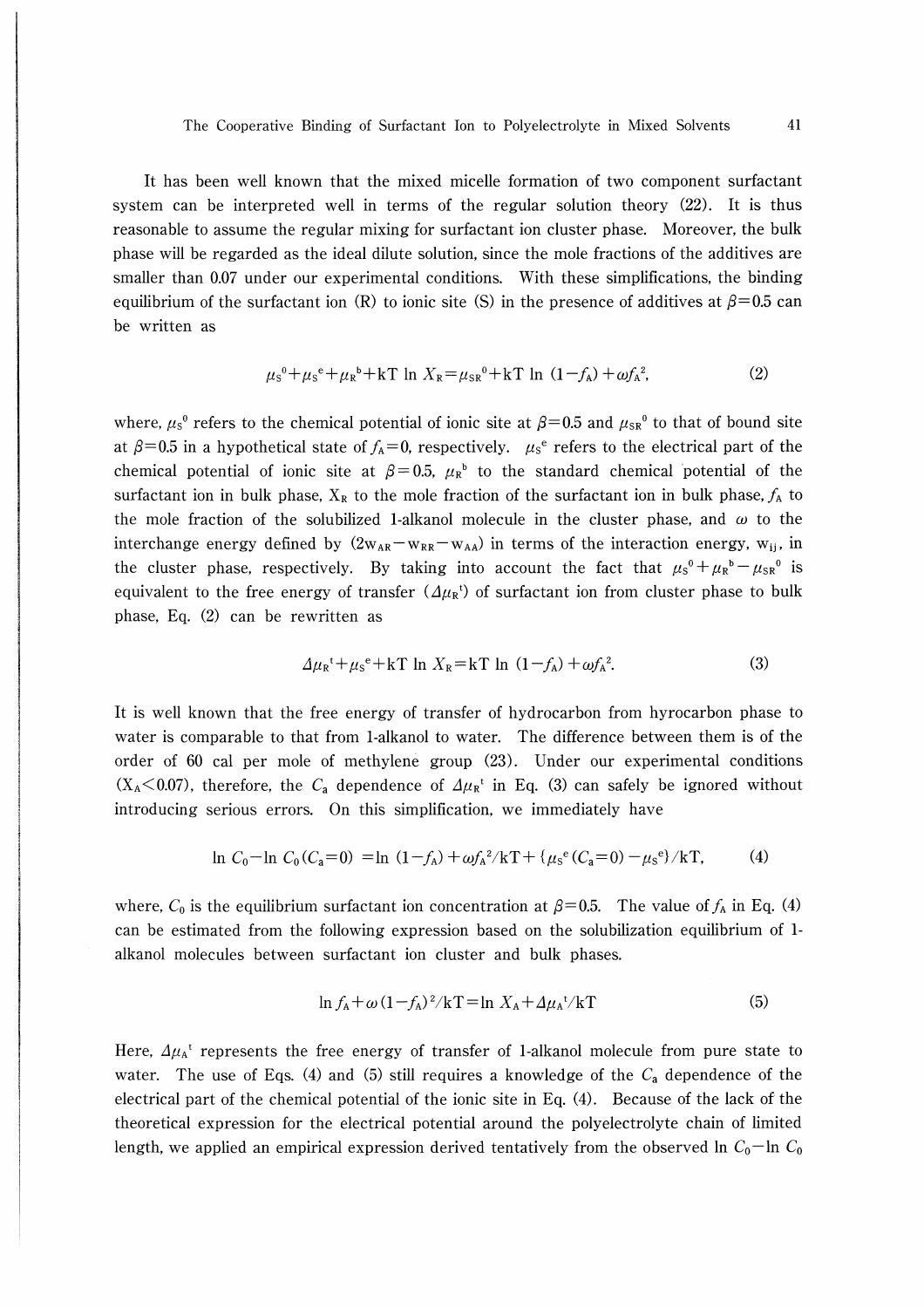$(C_a=0)$  vs.  $C_a$  plots for water-dioxane system in Fig. 5, together with an additional relation between  $C_a$  and  $\varepsilon$  for this system. In analogy with the micellization process of DTAC, the solubilization of the dioxane molecules into surfactant ion clusters on the polymer chain will also be ignored in this system, i.e.,  $f_A$  in Eq. (4) equals zero. The variation of  $\ln C_0$ — $\ln C_0$  $(C_a=0)$  with  $\varepsilon$  in water-dioxane system can be described by the second-order polynomial. Thus, we have

$$
\{\mu_s^e (C_a=0) - \mu_s^e\}/kT = 5.38 \times 10^{-2} (\varepsilon_0 - \varepsilon) + 2.05 \times 10^{-3} (\varepsilon_0 - \varepsilon)^2,\tag{6}
$$

where  $\varepsilon_0$  refers to the dielectric constant of water.

The solid lines in Fig. 5 show the calculated curves from Eqs. (4) $\sim$  (6). The values of  $\omega/kT$  and  $\Delta\mu_A t/kT$  determined by curve-fitting method are -1.6 and 0.6 for water-ethanol system,  $-2.1$  and 2 for water-propanol system, and  $-2.4$  and 3.2 for water-butanol system, respectively. Although slight deviations from the experimental data are unavoidable, the calculated curves reproduce well the characteristic dependences of  $C_0$  on  $C_a$  for water-1alkanol systems. This result seems to support the validity of underlying assumptions of the present treatment. In accordance with an increase in the hydrophobic interaction, the value of  $\omega/kT$  becomes more negative as the chain length of 1-alkanol increases. As would be expected, the value of  $\Delta \mu_A / kT$  increases regularly with increasing chain length of 1-alkanol, though it is slightly smaller than the extrapolated value from the solubility data for 1-alkanol with longer chain length than butanol (1.3 for ethanol, 2.7 for propanol, and 4.1 for butanol) (24).

### References

- 1. I. Satake, Hyomen, 15, 511 (1977).
- 2. E. D. Goddard, Colloids and Surfaces, 19, 301 (1986).
- 3. I. Satake, Hyomen, 28, 834 (1990).
- 4. "Interactions of Surfactants with Polymers and Proteins", Ed. by E. D. Goddard and K. P. Ananthapadmanabhan, CRC Press, Boca Raton (1993), Chap. 3.
- 5. K. Hayakawa, T. P. Santerre, and J. C. T. Kwak, Biophys. Chem., 17, 175 (1983).
- 6. A. Malovikova, K. Hayakawa, and J. C. T. Kwak, J. Phys. Chem., 88, 1930 (1984).
- 7. K. Hayakawa and J. C. T. Kwak, J. Phys. Chem., 86, 3866 (1982)
- 8. K. Hayakawa and J. C. T. Kwak, J. Phys. Chem., 87, 506 (1983).
- 9. K. Shirahama, H. Yuasa, and S. Sugimoto, Bull. Chem. Soc. Jpn., 54, 375 (1981).
- 10. A. Malovikova, K. Hayakawa, and J. C. T. Kwak, ACS Symp. Ser. No. 253, 225 (1984).
- ll. I. Satake, K. Hayakawa, M. Komaki, and T. Maeda, Bull. Chem. Soc. Jpn., 57, 2995 (1984).
- 12. K. Hayakawa, H. Murata, and I. Satake, Colloid Polym. Sci., 268, 1044 (1990).
- 13. K. Hayakawa, T. Ohta, T. Maeda, I. Satake, and J. C. T. Kwak, Langmuir, 3, 377 (1987).
- 14. K. Hayakawa, T. Ohyama, T. Maeda, I. Satake, M. Sata, and J. C. T. Kwak, Langmuir, 4, 481 (1988).
- 15. K. Hayakawa, T. Fukutome, and I. Satake, Langmuir, 6, 1495 (1990).
- 16. K. Hayakawa, I. Satake, J. C. T. Kwak, and Z. Gao, Colloids and Surfaces, 50, 309 (1990).
- 17. I. Satake, T. Takahashi, K. Hayakawa, and M. Aoyagi, Bull. Chem. Soc. Jpn., 63, 926 (1990).